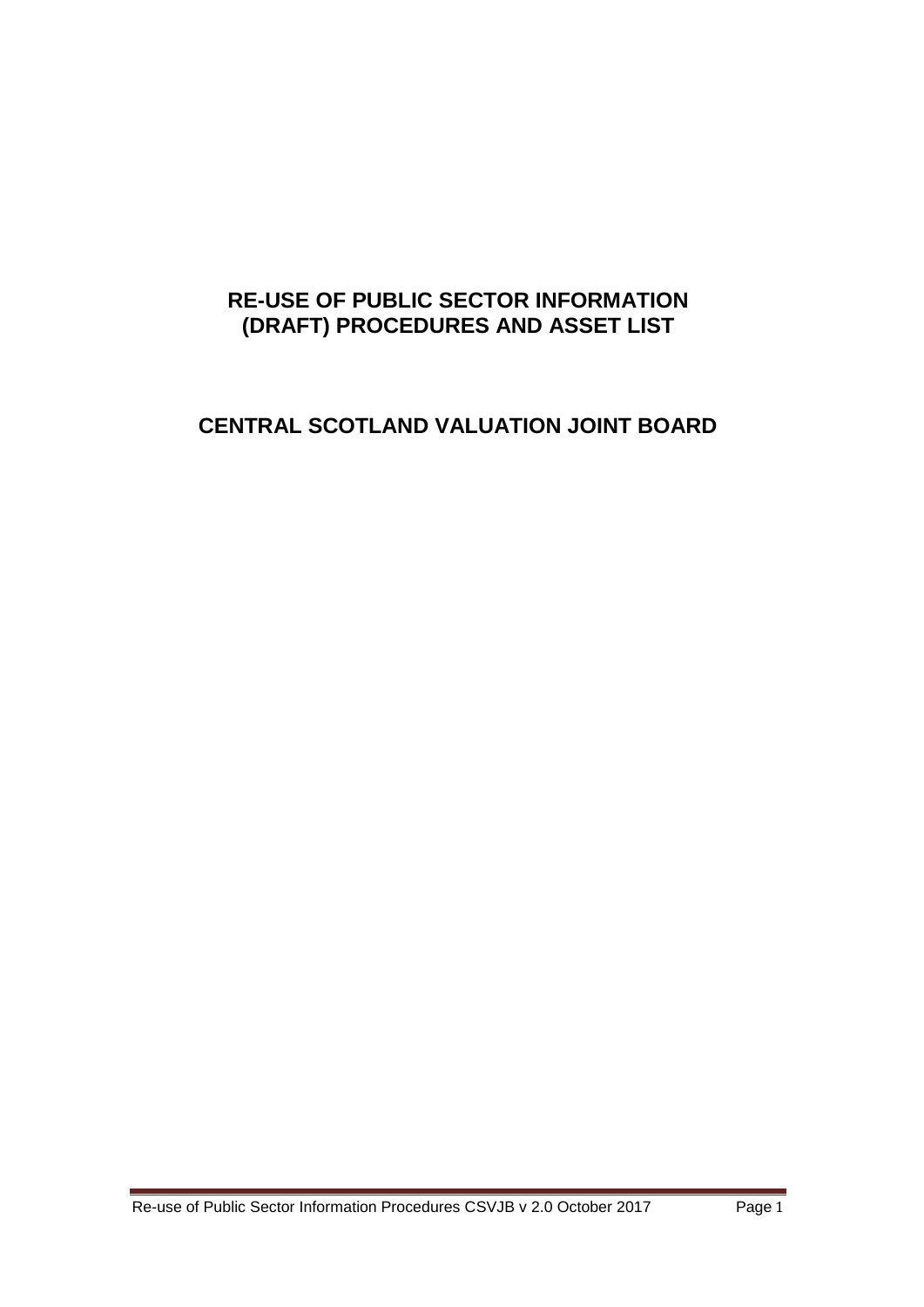## Document Control

| <b>Title</b>            | Public Sector Information - Asset List - Joint |
|-------------------------|------------------------------------------------|
|                         | <b>Board</b>                                   |
| Owner                   | J Wandless                                     |
| <b>Approved By</b>      | P Wildman                                      |
| Date of Approval        | 31/10/2017                                     |
| <b>Version Number</b>   | Version 2.0 - 31/10/2017                       |
| <b>Review Frequency</b> | Annually                                       |
| <b>Next Review Date</b> | 31/10/2018                                     |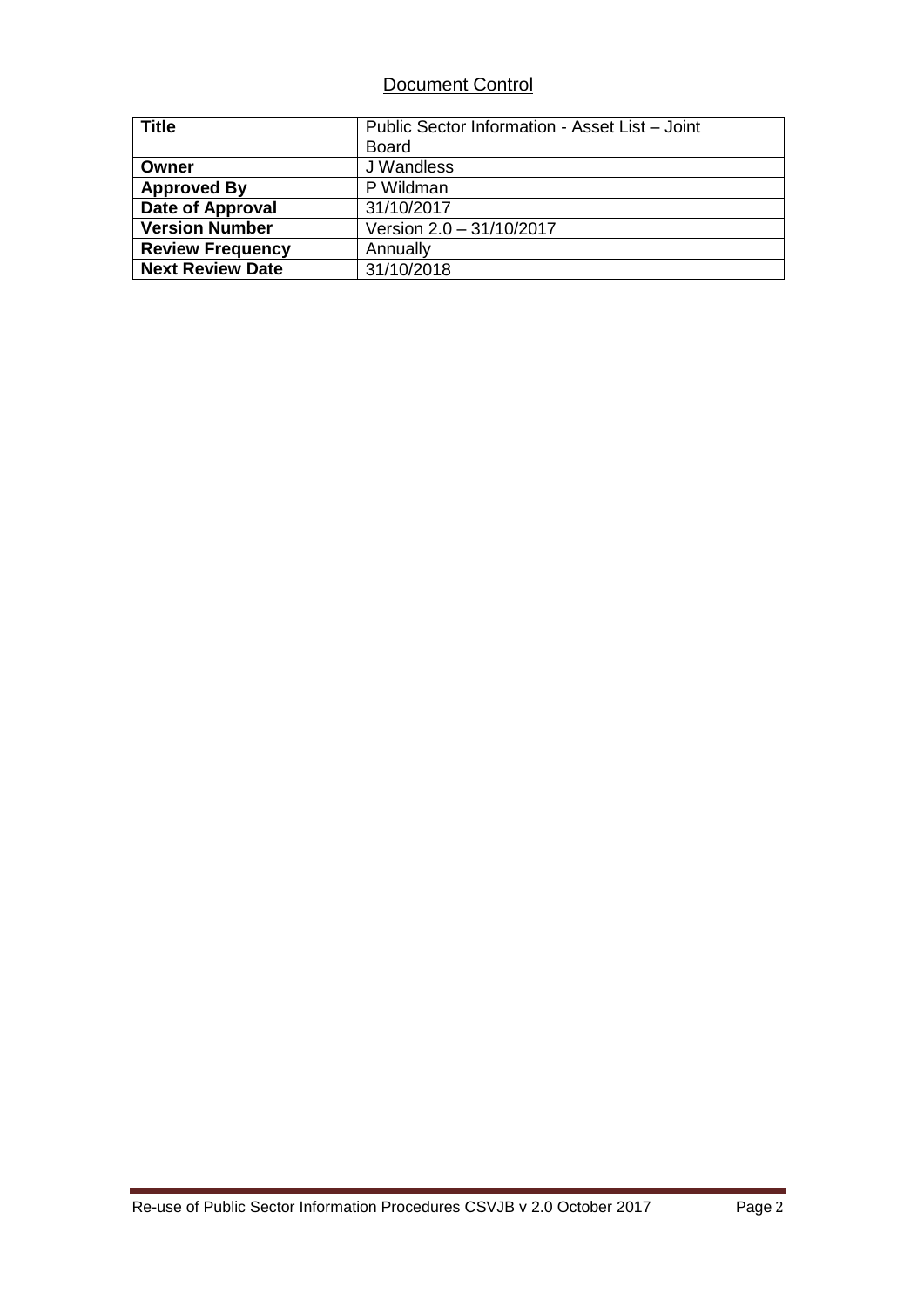#### **Re-use of Public Sector Information Procedures**

#### **1.0 General**

The Re-use of Public Sector Information Regulations 2015 provide a public right to re-use information that public sector bodies must produce, hold, collect or disseminate within their **'public task'**.

The Information Commissioner has confirmed that the Assessor, being a separate statutory appointment of the valuation authority, is not a Public Sector Body for the purposes of the Regulations. The same conclusion can be drawn in respect of the Electoral Registration Officer.

It is quite clear, however, that Joint Boards are Public Sector Bodies for the purposes of the Regulations and these procedures are intended to ensure that Central Scotland Valuation Joint Board ("the Joint Board") complies with the Regulations.

The business of the Valuation Joint Board falls into two main categories, IT and other Business Support Services (such as personnel, finance etc), though, as above, Valuation Rolls, Council Tax Valuation Lists, Electoral Registers and their supporting data will not be covered.

These Procedures and the Information Asset List are designed to provide details of the range of information that the Joint Board routinely publish grouped within these main business classifications. It also provides advice on how to make a request for the re-use of our information, whether it is available free or if there is a charge for the information and the rights of appeal that any dis-satisfied enquirer has under the Regulations.

#### 1.1 'Public Task'

The Central Scotland Valuation Joint Board was established as part of the 1996 reorganisation of local government in terms of The Valuation Joint Boards (Scotland) Order 1995 and is charged with providing the Assessor with the resources required to perform his statutory functions under the Valuation Acts in the three valuation authorities (Clackmannanshire Council, Falkirk Council and Stirling Council). The Assessor for Central Scotland is also the Electoral Registration Officer for the three Councils.

Central Scotland Valuation Joint Board is a body in its own right, separate from the Councils, and comprising fifteen members, elected councillors from each of the three authorities. It is responsible for the appointment of the Assessor.

Since the enactment of the Lands Valuation (Scotland) Act 1854, Assessors have been responsible for the valuation of all lands and heritages for local taxation purposes within their respective valuation areas. Currently all rateable properties are shown in the Valuation Roll and domestic subjects are contained within the Council Tax List. These documents form the basis for levying nondomestic rates (Valuation Roll) and Council Tax (Council Tax Valuation Lists).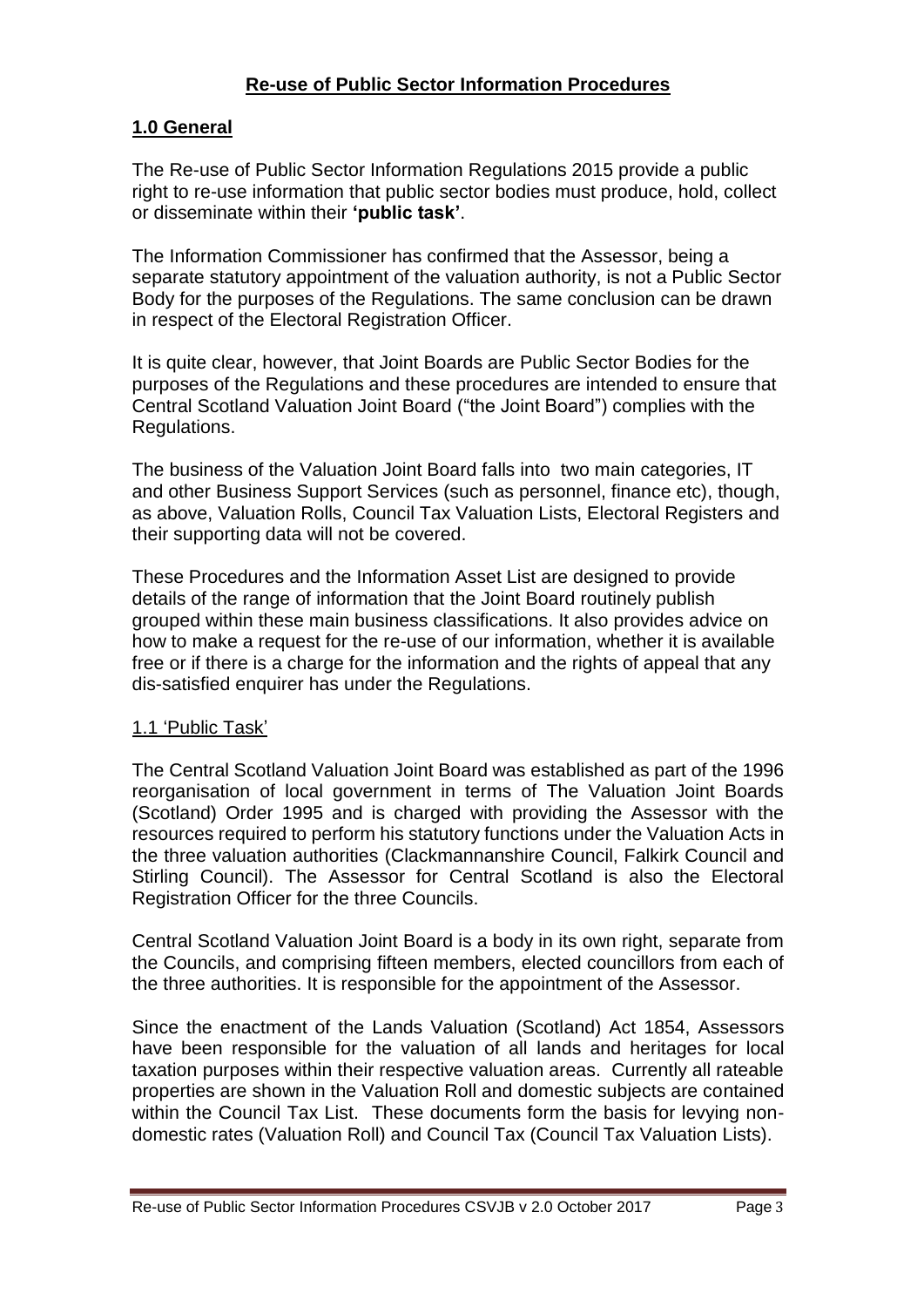The ERO is responsible for the preparation and maintenance of the Register of Electors which is essential for all Parliamentary and Local Government Elections and referenda.

### **2.0 Accessing Information and Data**

Where published, information will normally be available through the routes described below.

#### *Online:*

Most published information is available to download from the Scottish Assessors website (www.saa.gov.uk).

#### *By e-mail:*

If the information you seek is listed in our Information Asset List but is not published, we can send it to you by email, wherever possible. When requesting information from us (assessor@centralscotland-vjb.gov.uk), please provide a telephone number so that, if necessary, we can telephone you to clarify your request.

#### *By post:*

Most published information will normally be available in paper copy form. Please address your request to:

Central Scotland Valuation Joint Board c/o Assessor & ERO Hillside House Laurelhill Business Park **Stirling** FK7 9JQ

### **2.1 Making a request for Re-use of Information**

In making a request for re-use of public sector information requesters must ensure that the request:-

- 1. Is in writing, to the above address,
- 2. States the name of the applicant and provides an address for correspondence,
- 3. Specifies the documents or information requested, and
- 4. States the purpose for which the document is to be reused

All requests will be considered by the Assessor & ERO or the Assistant Assessor on behalf of the VJB.

### **2.2 Response to requests**

Where a request is received, Central Scotland Valuation Joint Board will respond to the request promptly and within 20 working days beginning with the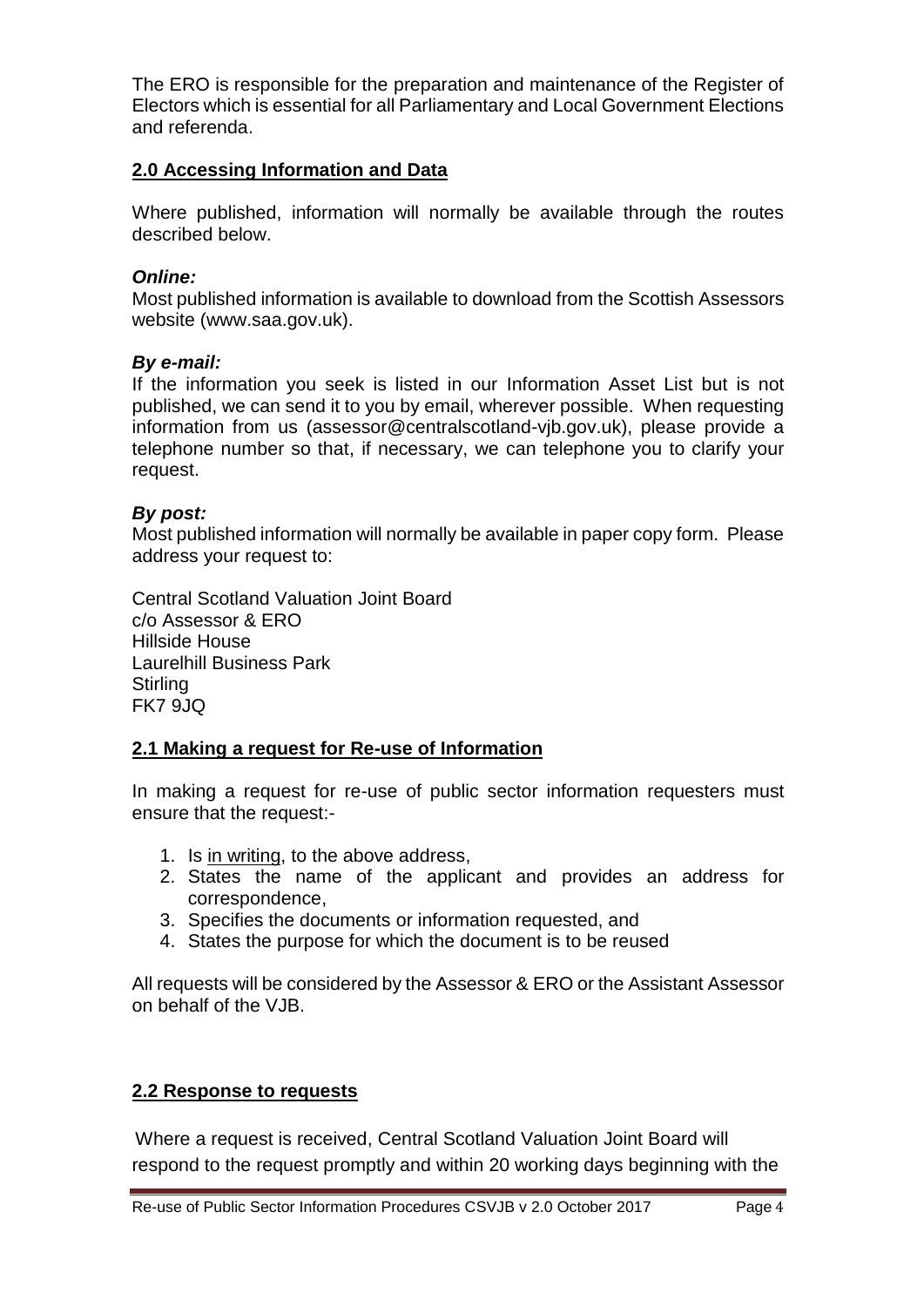date the request is received. The options available to the Joint Board in response to the request are either to refuse the request, to make the document available to the applicant or to impose conditions on what re-use can be permitted.

## 2.2.1 Information within scope

Examples of information held by the Joint Board that fall within the scope of a request for reuse of public sector information are:

- Some documents and information contained within our Publication Scheme(s)
- Policy documents
- Primary and secondary legislation

Where a request is received for information which is not currently published or readily available, it will be treated as a Freedom of Information request and the future publication of the data will be considered.

## 2.2.2 Information out with scope

Examples of information held by the Joint Board that fall out with the scope of a request for reuse of public sector information are:

- Information held by the Joint Board which is out with the scope of its public task
- Information that is exempt from disclosure under the Freedom of Information (Scotland) Act 2002
- Information that contains personal data
- Information in which the relevant copyright is owned or controlled by a different person or organisation (third party copyright)
- Information which is within the statutory control of, or is created by, the Assessor (Including Valuation Rolls and Council Tax Valuation Lists)
- Information which is within the statutory control of, or is created by, the Electoral Registration Officer (Including the Electoral Register)

## 2.2.3 Our Charging Policy

Unless otherwise stated in the following Asset List, most information is available from us free of charge where it can be downloaded from our website or where it can be sent to you electronically by email. Note, however, that the charging for some documents is subject to separate statutory provision and, where that is the case, the Joint Board will charge for information in accordance with that alternative provision.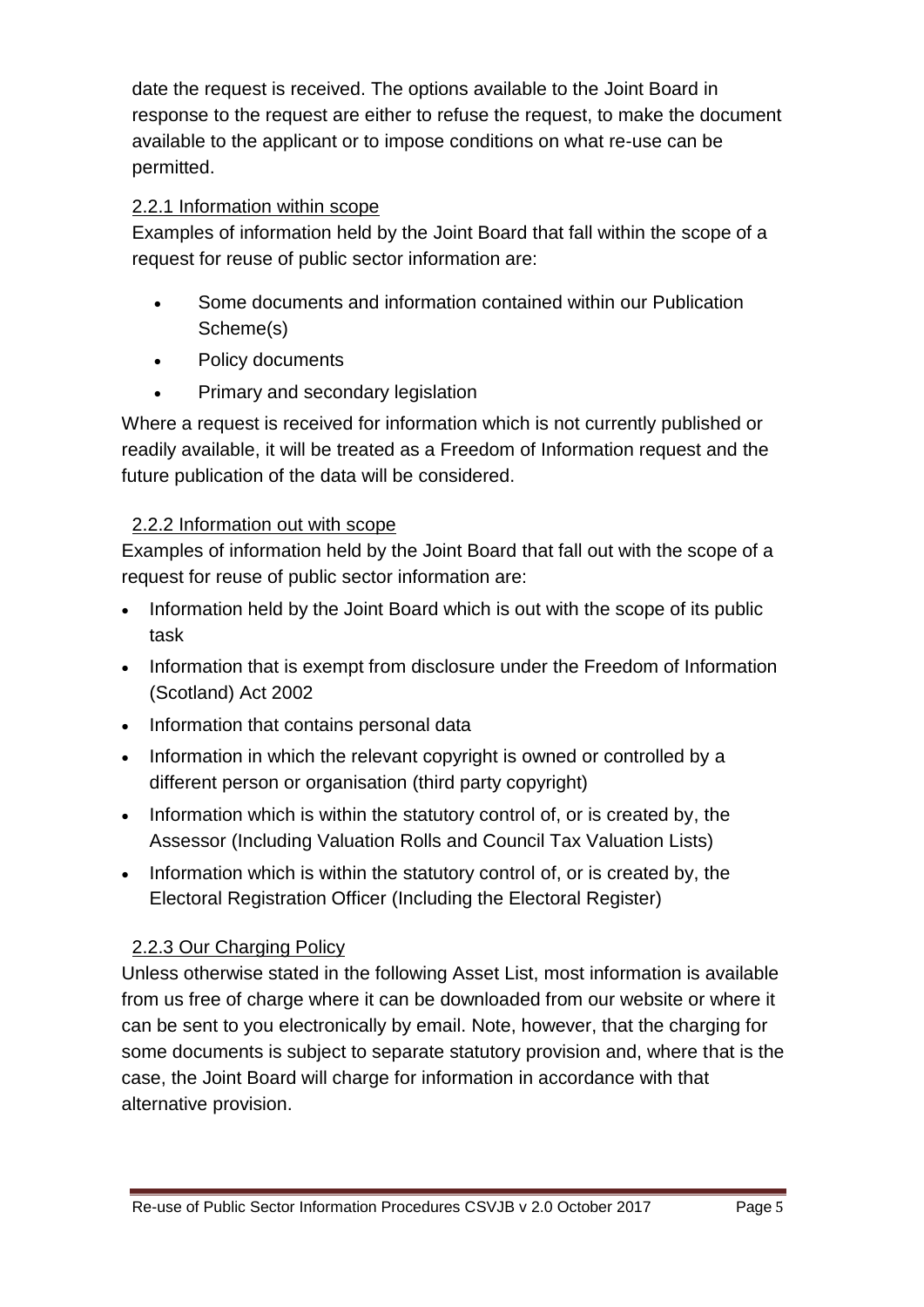We also reserve the right to impose charges for providing information in paper copy or on computer disc. Charges will reflect the actual costs of reproduction and postage to the authority, as set out below.

In the event that a charge is to be levied, you will be advised of the charge and how it has been calculated. Information will not be provided to you until payment has been received.

#### *Reproduction costs:*

Where charges are applied, photocopied information will be charged at a standard rate of 10p per A4 side of paper (black and white copy) and 30p per A4 side of paper (colour copy).

Computer discs will be charged at the rate of £1.00 per CD-Rom.

#### *Postage cost:*

We will pass on postage charges to the requester at the cost to the authority of sending the information by first class post.

#### **3.0 Complaints**

Our aim is to make our information as available as possible, and we hope that you can access all the information we publish with ease. If you do wish to complain about any response to a re-use application, however, then please contact us, and we will try and resolve your complaint as quickly as possible. You can contact us at the address provided above.

Any complaint will be acknowledged within three working days of receipt and we will respond in full within 20 days unless there is clearly a good reason for needing more time.

You have legal rights to access information under this scheme and a right of appeal to the Information Commissioner if you are dissatisfied with our response.

#### 3.1 The Information Commissioner

If, having made a complaint to the Valuation Joint Board you are not satisfied with its response or you believe that it has not complied with its obligations under the regulations, then you can make a complaint to the Information Commissioner at the following address:

The Information Commissioner Wycliffe House Water Lane Wilmslow Cheshire SK9 5AF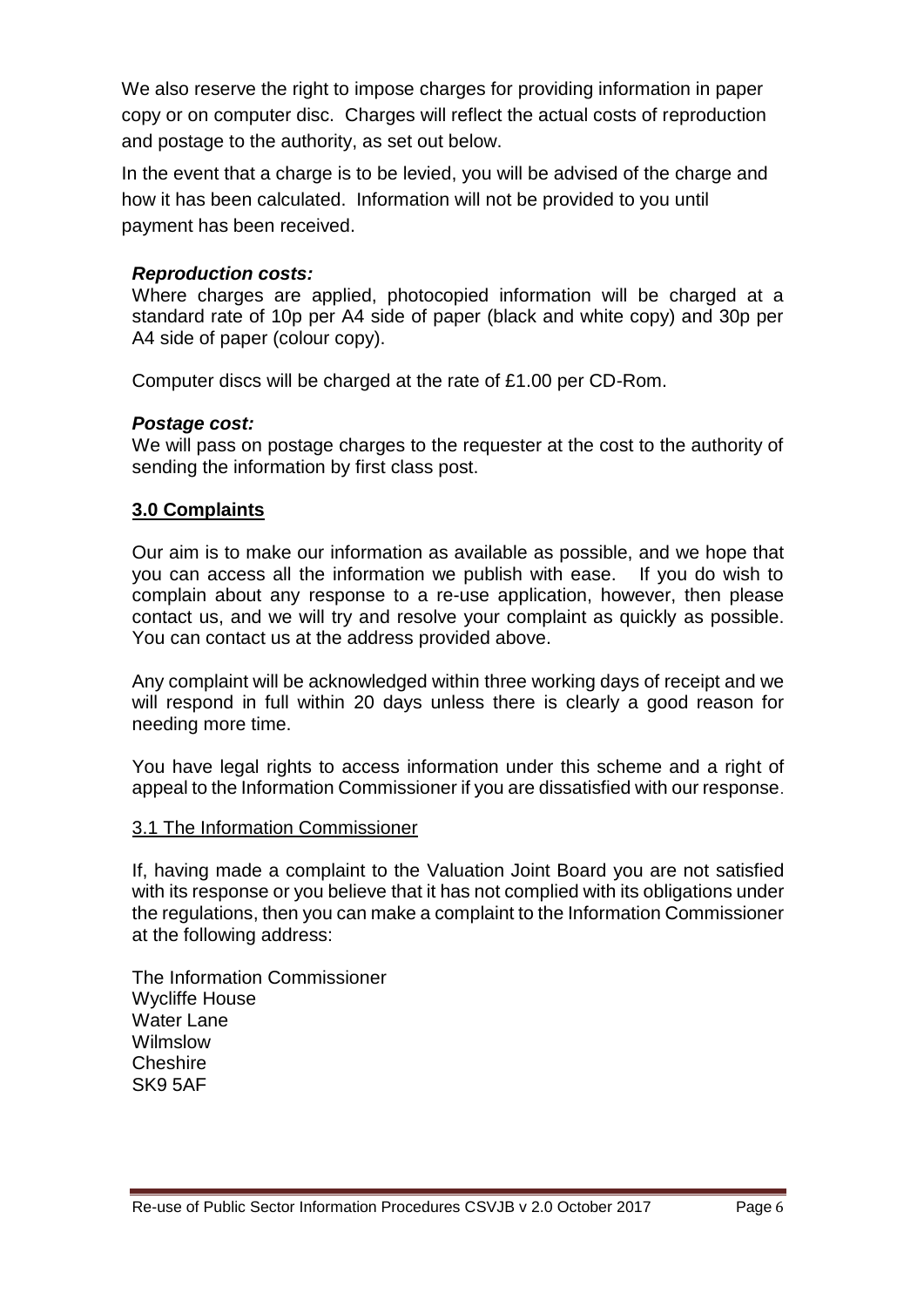## **ASSET LIST BY CLASS**

### **1.0 INFORMATION TECHNOLOGY**

| <b>Information Asset/Document</b>    | <b>Publication Status</b> | <b>Availability</b> | Cost |
|--------------------------------------|---------------------------|---------------------|------|
| Back Up Tapes                        | Not published             | Not available       | N/A  |
| Computer Backups - Servers           | Not published             | Not available       | N/A  |
| <b>Computer Hardware Guarantees</b>  | Not published             | Not available       | N/A  |
| <b>ESCROW Agreement</b>              | Not published             | Not available       | N/A  |
| System Documentation (for internally | Not published             | Not available       | N/A  |
| managed systems and Databases)       |                           |                     |      |

### **2.0 BUSINESS SUPPORT SERVICES**

#### **2.1 Minutes of Meetings & Related Papers/Reports**

| <b>Information Asset/Document</b>      | <b>Publication Status</b> | <b>Availability</b>        | <b>Cost</b> |
|----------------------------------------|---------------------------|----------------------------|-------------|
| VJB Minutes, agendas and meeting       | Published                 | See www.saa.gov.uk/central | Free        |
| papers (from Shadow year onwards)      |                           |                            |             |
| <b>Management Team Meeting Minutes</b> | Not published             | Not available              | N/A         |
| Minutes of Valuation Working Group     | Not published             | Not available              | N/A         |
| Meetings                               |                           |                            |             |
| Minutes of Admin Working Group         | Not published             | Not available              | N/A         |
| Meetings                               |                           |                            |             |
| Minutes of IT Working Group Meetings   | Not published             | Not available              | N/A         |
| Minutes of Staff Consultation Forum    | Not published             | Not available              | N/A         |
| Meetings                               |                           |                            |             |
| Papers and reports to all of the above | Not published             | Not available              | N/A         |
| <b>Internal Working Groups</b>         |                           |                            |             |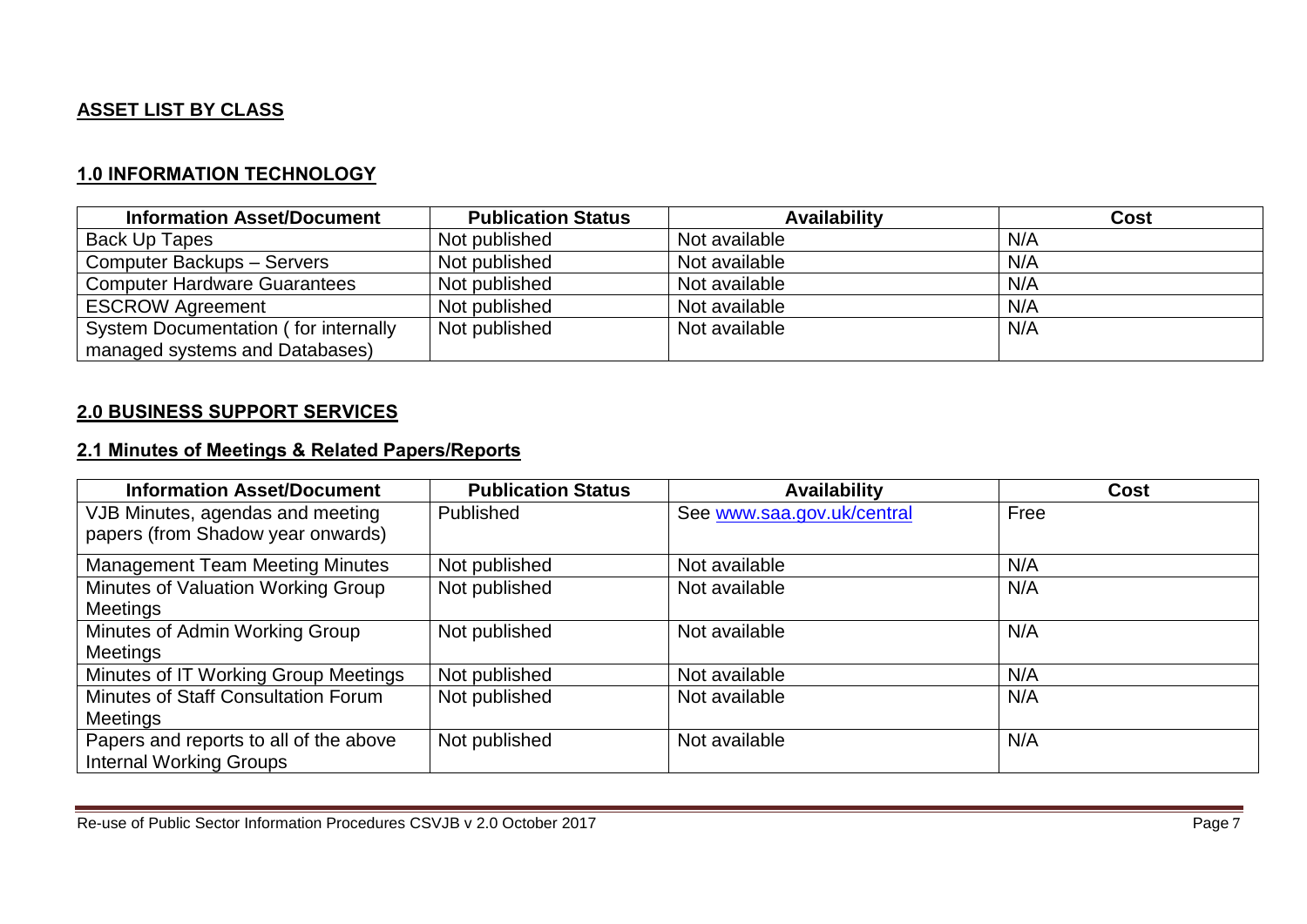# **2.2 Finance**

| <b>Information Asset/Document</b>   | <b>Publication Status</b> | <b>Availability</b>        | <b>Cost</b> |
|-------------------------------------|---------------------------|----------------------------|-------------|
| <b>Annual Accounts</b>              | Published                 | See www.saa.gov.uk/central | Free        |
|                                     |                           |                            |             |
| <b>Budgetary Control Reports</b>    | Published                 | See Joint Board Reports at | Free        |
|                                     |                           | www.saa.gov.uk/central     |             |
| Detailed breakdown of Constituent   | <b>Published in Board</b> | See Joint Board Reports at | Free        |
| elements of Revenue budget          | Papers/Accounts           | www.saa.gov.uk/central     |             |
| <b>Ledger Control Documents</b>     | Not published             | Not available              | N/A         |
| <b>Journal Entry Requests</b>       | Not published             | Not available              | N/A         |
| <b>Cheque Requests</b>              | Not published             | Not available              | N/A         |
| <b>Invoices Passed for Payment</b>  | Not published             | Not available              | N/A         |
| <b>Stationery Orders</b>            | Not published             | Not available              | N/A         |
| <b>Bank Pass Books</b>              | Not published             | Not available              | N/A         |
| <b>Imprest Details</b>              | Not published             | Not available              | N/A         |
| <b>Receipts for Cash</b>            | Not published             | Not available              | N/A         |
| <b>Bank Pay in Counterfoils</b>     | Not published             | Not available              | N/A         |
| <b>Bank Statements (incl</b>        | Not published             | Not available              | N/A         |
| Credit card statements)             |                           |                            |             |
| Third Party e.g Electoral System    | Not published             | Not available              | N/A         |
| provider contract details (tender & |                           |                            |             |
| $contracts$ ) –                     |                           |                            |             |
| <b>Inventory Forms</b>              | Not published             | Not available              | N/A         |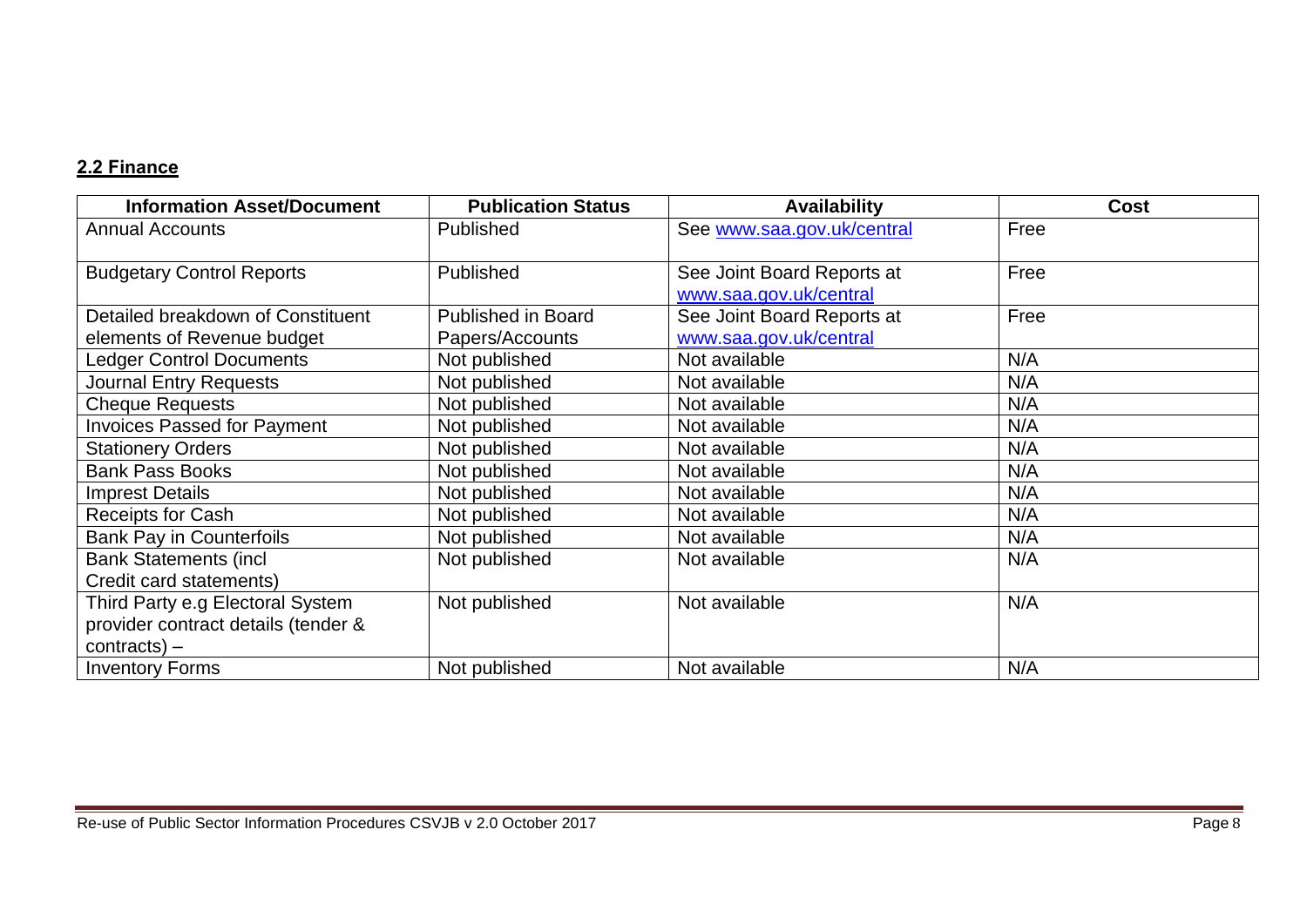| Inter-Departmental                      | Not published              | Not available              | N/A  |
|-----------------------------------------|----------------------------|----------------------------|------|
| Accounts (B.I.Fs) i.e. with WDC         |                            |                            |      |
| Claim forms for travel & subsistence    | Not published              | Not available              | N/A  |
| expenses, including VAT receipts        |                            |                            |      |
| advance cheques and Overtime            |                            |                            |      |
| Annual Assessor's Statements of         | <b>Published in Annual</b> | See Annual Report as above | Free |
| Assurance                               | Report/Accounts            |                            |      |
| Annual Statements of Internal Control / | <b>Published in Annual</b> | See Annual Report as above | Free |
| Assurance Statement from Internal       | Report/Accounts            |                            |      |
| Audit                                   |                            |                            |      |
| <b>Audit Reports</b>                    | Published                  | See Joint Board Reports at | Free |
|                                         |                            | www.saa.gov.uk/central     |      |
| <b>Payroll Checks</b>                   | Not published              | Not available              | N/A  |

# **2.3 Insurance and Risk Management**

| <b>Information Asset/Document</b>          | <b>Publication Status</b>       | <b>Availability</b>              | Cost                   |
|--------------------------------------------|---------------------------------|----------------------------------|------------------------|
| <b>Insurance Policies</b>                  | Not published                   | Not available                    | N/A                    |
| <b>Public Liability Insurance Policies</b> | Not published                   | Not available                    | N/A                    |
| <b>Employer's Liability Certificates</b>   | Not published but displayed     | Displayed at VJB offices. Copies | See reproduction costs |
|                                            |                                 | available on request             | above                  |
| <b>Public Liability Claims</b>             | Not published                   | Not available                    | N/A                    |
| <b>Employers Liability Claims</b>          | Not published                   | Not available                    | N/A                    |
| <b>Business Continuity Plan</b>            | Not published                   | Not available                    | N/A                    |
| Risk Registers & Risk Action Plans         | (Board Risk Register) Published | See Joint Board Reports at       | Free                   |
|                                            |                                 | www.saa.gov.uk/central           |                        |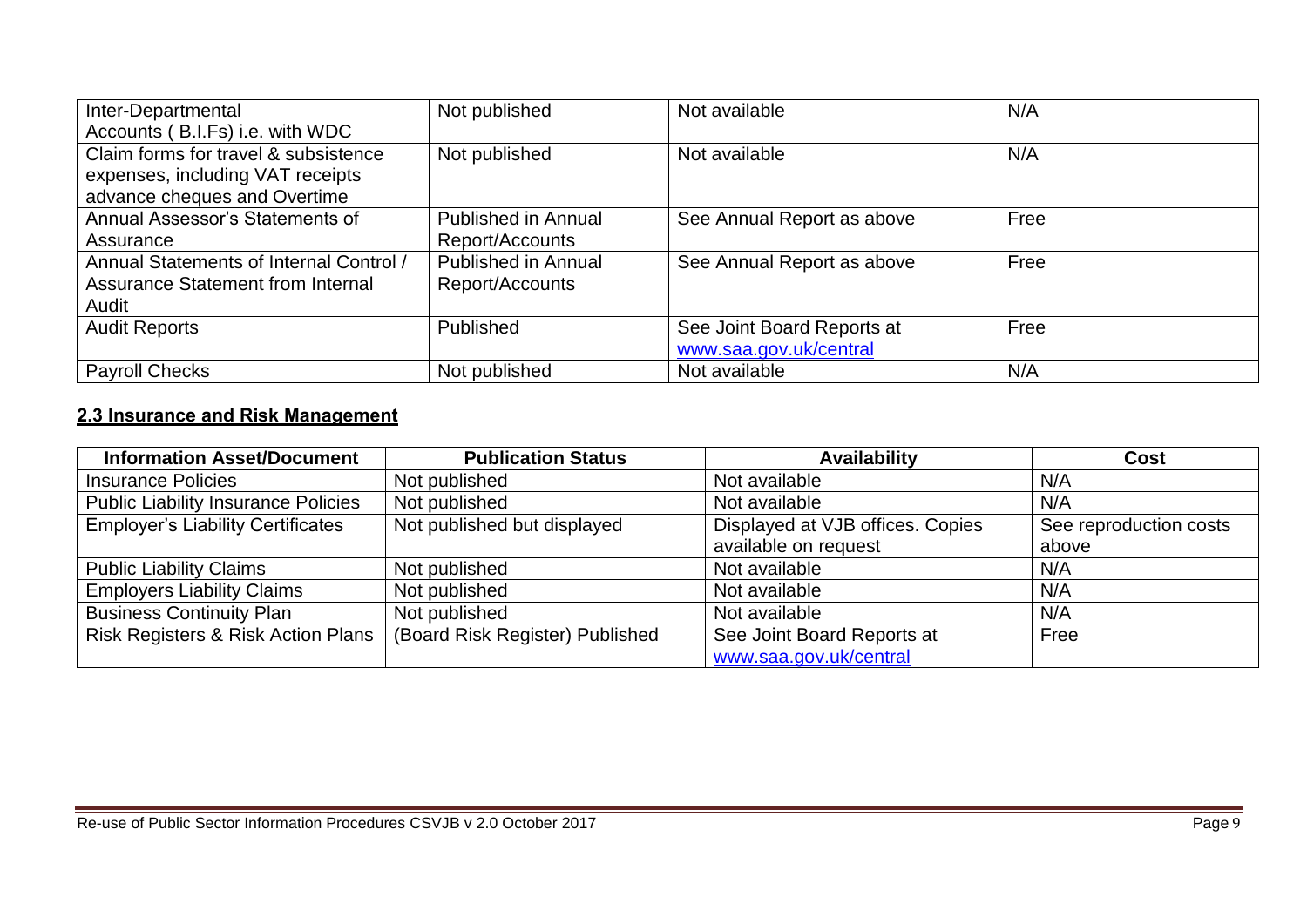# **2.4 Personnel & Training**

| <b>Information Asset/Document</b>       | <b>Publication Status</b> | <b>Availability</b>                | Cost                   |
|-----------------------------------------|---------------------------|------------------------------------|------------------------|
| <b>Staff Records</b>                    | Not published             | Not available - Personal data      | N/A                    |
| <b>Qualification Records for</b>        | <b>Made Public</b>        | Available on request               | See reproduction costs |
| <b>Assessor &amp; Statutory Deputes</b> |                           |                                    | above                  |
| Attendance & Absence Records            | Not published on          | Not available on individual basis. |                        |
|                                         | individual basis          | Corporate statistics available on  | See reproduction costs |
|                                         |                           | request                            | above                  |
| Redundancy details                      | Not published             | Not available - Personal data      | N/A                    |
| <b>Parental Leave</b>                   | Not published             | Not available - Personal data      | N/A                    |
| <b>Trade Union agreements</b>           | Not published             | May be available on request        | See reproduction costs |
|                                         |                           |                                    | above                  |
| <b>Retirement records</b>               | Not published             | Not available - Personal data      | N/A                    |
| <b>Training Records</b>                 | Not published             | Not available - Personal data      | N/A                    |
| Holidays/Overtime                       | Not published             | Not available - Personal data      | N/A                    |
| Flexitime reports                       | Not published             | Not available - Personal data      | N/A                    |
| <b>Attendance Management</b>            | Not published             | Not available - Personal data      | N/A                    |
| Documentation                           |                           |                                    |                        |

## **2.5 Health & Safety**

| <b>Information Asset/Document</b>                                                                                                 | <b>Publication Status</b> | <b>Availability</b>                                                                | Cost                            |
|-----------------------------------------------------------------------------------------------------------------------------------|---------------------------|------------------------------------------------------------------------------------|---------------------------------|
| Accident books, records & reports                                                                                                 | Not published             | Not available on individual basis.<br>Corporate statistics available on<br>request | N/A                             |
| Assessments under Health &<br>Safety<br>Regulations and records of<br>consultations with safety<br>representatives and committees | Not published             | May be available on request                                                        | See reproduction costs<br>above |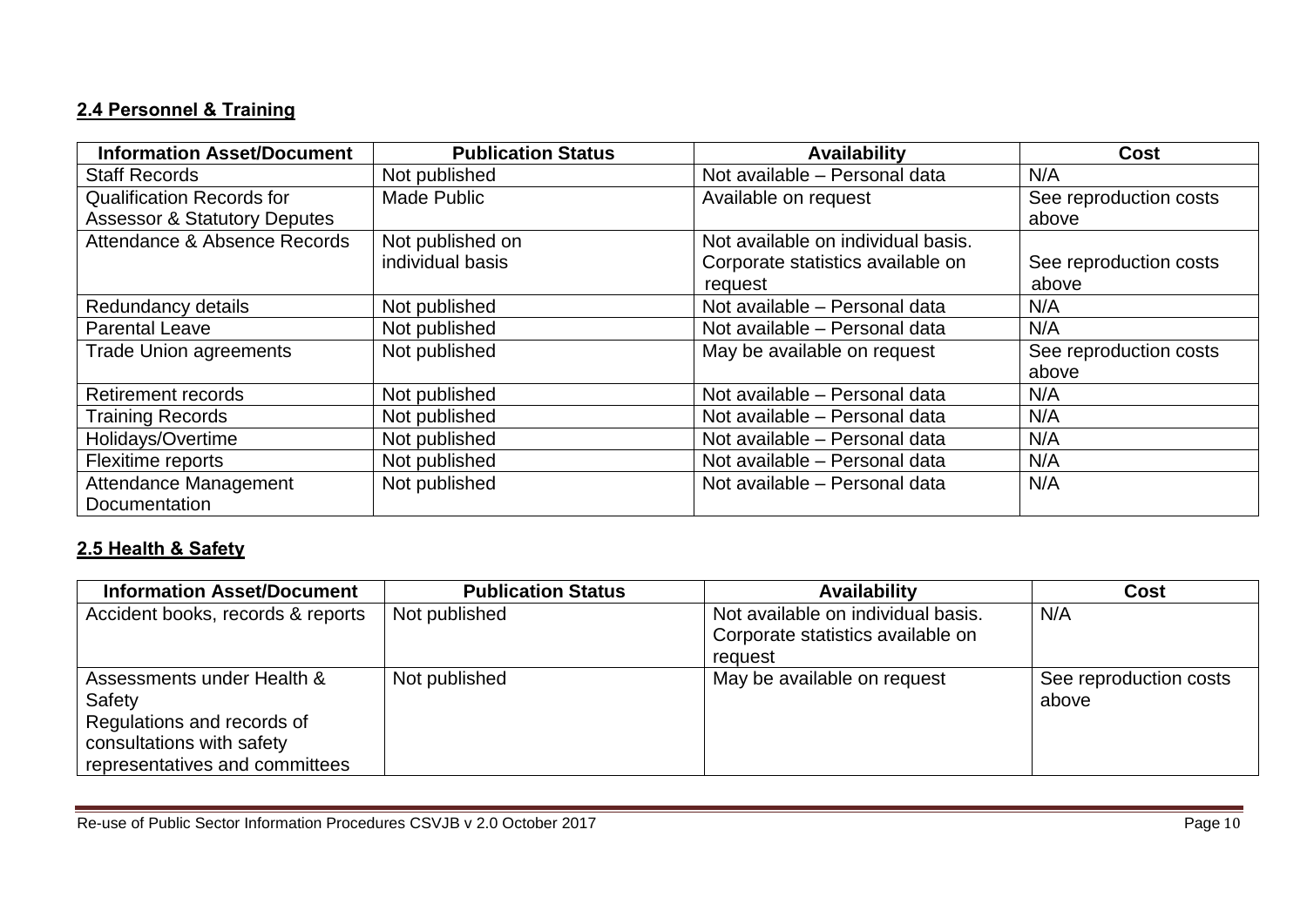| <b>Fatal Accident Investigations</b>    | Not published          | Not available - Personal data | N/A                    |
|-----------------------------------------|------------------------|-------------------------------|------------------------|
| <b>Risk Assessments</b>                 | Not published          | May be available on request.  | See reproduction costs |
|                                         |                        |                               | above                  |
| Fire Alarm & Security Documents         | Not published          | Not available                 | N/A                    |
| Fire Drill & Evacuation Procedures      | Distributed internally | Available on request          | See reproduction costs |
|                                         |                        |                               | above                  |
| <b>Burglar Alarm and Security</b>       | Not published          | Not available                 | N/A                    |
| <b>Documents</b>                        |                        |                               |                        |
| Drivers' licence, Insurance & MOT       | Not published          | Not available - Personal data | N/A                    |
| <b>Checks</b>                           |                        |                               |                        |
| <b>HSE Correspondence</b>               | Not published          | Not available - Personal data | N/A                    |
| <b>Completed Incident Reports forms</b> | Not published          | Not available - Personal data | N/A                    |
| and                                     |                        |                               |                        |
| <b>Operational Logs</b>                 |                        |                               |                        |
| Out of hours Directory                  | Not published          | Not available - Personal data | N/A                    |
| <b>Visitor Books</b>                    | Not published          | Not available - Personal data | N/A                    |

# **2.6 Property**

| <b>Information Asset/Document</b> | <b>Publication Status</b> | Availabilitv                        | Cost                   |
|-----------------------------------|---------------------------|-------------------------------------|------------------------|
| Lease documents/occupancy         | Not published but         | See Registers of Scotland or copies | See reproduction costs |
| agreements/title deeds            | Registered and available  | available on request                | above                  |
|                                   | via Registers of Scotland |                                     |                        |

## **2.7 Freedom of Information**

| <b>Asset/Document</b><br>Information | . .<br>Status<br>чісат. | . .<br>--- | JOSt |
|--------------------------------------|-------------------------|------------|------|

Re-use of Public Sector Information Procedures CSVJB v 2.0 October 2017 Page 11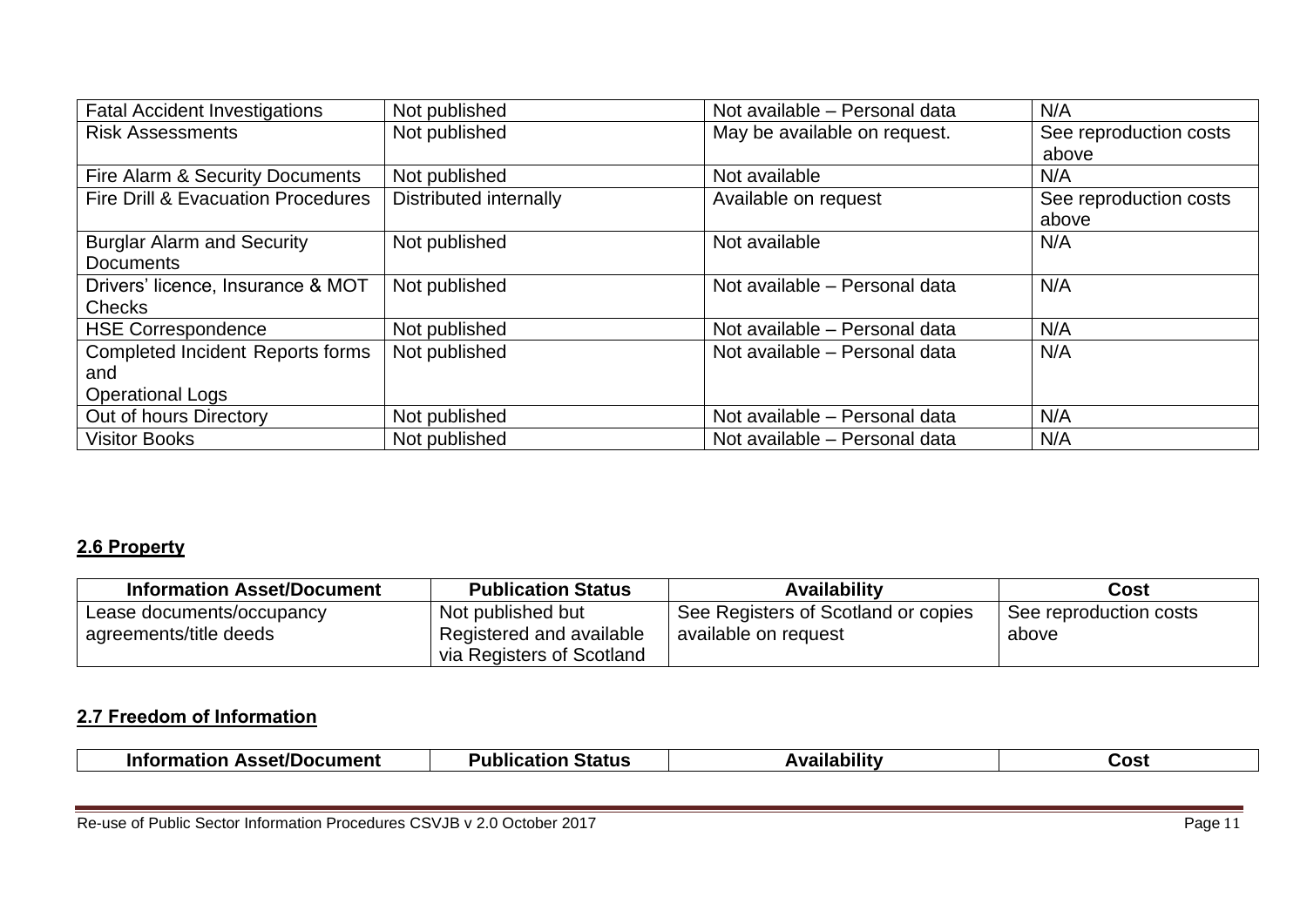| Requests/responses          | Not published | Generally not available – Contain   | N/A |
|-----------------------------|---------------|-------------------------------------|-----|
|                             |               | personal data                       |     |
| <b>Register of Requests</b> | Not published | Generally not available – Contains  | N/A |
|                             |               | personal data – though statistical  |     |
|                             |               | data on request is available on web |     |
|                             |               | site.                               |     |

## **2.8 Other Information and Documents**

| <b>Information Asset/Document</b>   | <b>Publication Status</b>      | <b>Availability</b>                | <b>Cost</b>            |
|-------------------------------------|--------------------------------|------------------------------------|------------------------|
| List of VJB Membership              | Published                      | See www.saa.gov.uk/central         | Free                   |
| Mail logging database               | Not published                  | Generally not available - Contain  | N/A                    |
|                                     |                                | personal data                      |                        |
| Outgoing mail log (manual)          | Not published                  | Generally not available - Contain  | N/A                    |
|                                     |                                | personal data                      |                        |
| Mobile Telephone Accounts           | Not published                  | Not available                      | N/A                    |
| <b>Recorded Delivery Slips</b>      | Not published                  | Not available                      | N/A                    |
| <b>General Correspondence Files</b> | Not published                  | Not available                      | N/A                    |
| MP/MSP/Councillor/Ombudsman         | Not published                  | Generally not available - Contain  | N/A                    |
| Correspondence                      |                                | personal data                      |                        |
| Key Performance Indicators          | Published                      | See www.saa.gov.uk/central         | Free                   |
| <b>Public Performance Reports</b>   | Published                      | See www.saa.gov.uk/central         | Free                   |
| Complaints                          | Not individually published,    | Not available individually.        |                        |
|                                     | though statistical reports are | Statistics available via Annual    | See reproduction costs |
|                                     | published                      | Reports etc. or on request.        | above                  |
| Commercial/Hire agreements etc      | Not published                  | Not available                      | N/A                    |
| <b>Audit Reports</b>                | Published                      | See www.saa.gov.uk/central         | Free                   |
| <b>Audit Action Plans</b>           | Published                      | See www.saa.gov.uk/central         | Free                   |
| Grievances                          | Not published                  | Generally not available - Contains | N/A                    |
|                                     |                                | personal data                      |                        |